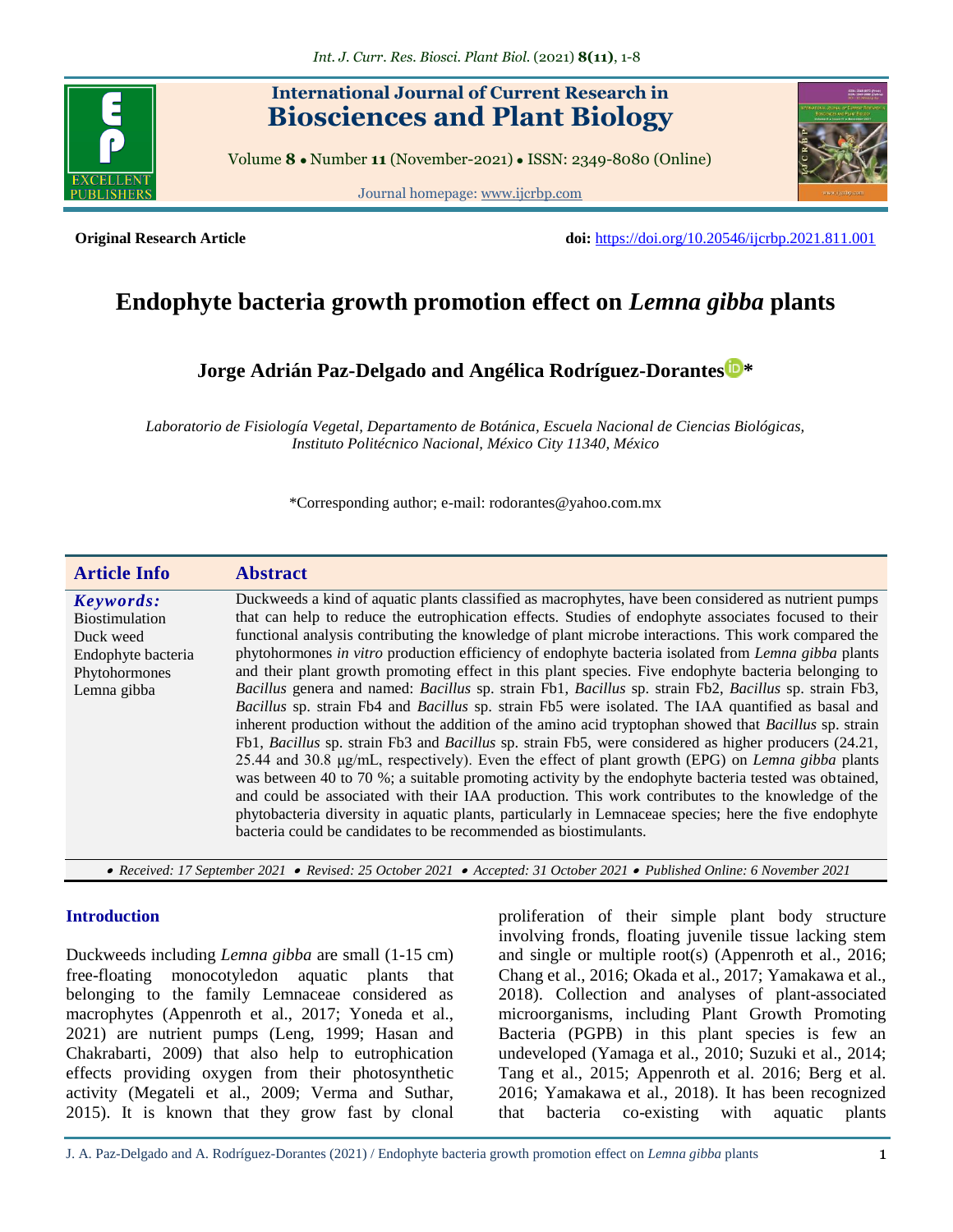significantly affect the biomass production through growth promoting and growth-inhibiting effects on the host aquatic plants and are adequate as biotechnological strategy (Underwood and Baker, 1991; Lugtenberg and Kamilova, 2009; El-Deeb et al., 2012; Ogata et al., 2013; Ishizawa et al., 2017; Ishizawa et al., 2019a,b). There were reported some studies of *Lemna* and its associated bacteria that included microscopic observations and enumeration of bacteria on plant surfaces as well as several culture-dependent studies (Landolt, 1986), also it is known that bacteria promote plant growth by their bacterial production of plant hormones such as indole-3-acetic acid (IAA) (Rajkumar and Freitas, 2008; Sharma et al., 2013), cytokinins, and gibberellins (Idris et al., 2007). The aim of this work was to compare the phytohormones *in vitro* production efficiency of endophyte bacteria isolated from *Lemna gibba* plants and analyze their plant growth promoting effect in this plant species.

# **Materials and methods**

#### **Isolation and selection of endophyte bacteria from**  *Lemna gibba* **plants**

Three samples of *Lemna gibba* L. plants (100 g) with a phytoplankton net (60 cm x 25 μ) were collected from a selected area in the Xochimilco Lake characterized by water channels system related to its land use and environmental conditions according to Lopez-López et al. (2006) and Ortega-Acosta et al. (2017), with an agricultural zone adjacent to the water channels knowing as "Chinampa zone". These samples were deposited in Ziploc bags and transported in cold (4 °C) to the laboratory. The endophyte bacteria were isolated according to Ortega-Acosta et al. (2017) taken 10g of *L. gibba* plant biomass. Plants were surface sterilized with 10 % sodium hypochlorite for few seconds, rinsed several times with sterile distilled water and finally deposited in sterile mortar and pestle to homogenize them with 10 mL of sterile distilled water. The plants homogenize was transfer to sterile bottles containing 90 mL of sterile distilled water and the plant suspension from each sample were analyzed by appropriate dilutions  $(10^{-1}$  and  $10^{-2})$ , taking 0.2 mL from each sample and placed on plates containing Nutrient Agar (NA) medium. The plates were incubated at 28 °C for 24 h and the endophyte bacteria were selected, maintained and preserved on NA medium plates, for their conventional bacterial analyzes (colonial morphology, microscopic morphology, Gram-staining).

The endophyte bacteria isolates were identified by the determination of gene 16S rRNA sequences. Colony PCR was performed from live cell cultured on agar NA medium plates. Cells were harvested after 24 h and processed for DNA isolation using the Allers and Linchen procedure (2000). Using the purified genomic DNA, the molecular target gene 16S rRNA was amplified using universal primer set fD1 and rD1 designed by Weisburg et al. (1991). Aliquots of PCR reaction products were electrophoresed in 1 % agarose gel and then stained with ethidium bromide. These PCR products were purified and sequenced by the Unidad de Biotecnología y Prototipos of FES-Iztacala (UNAM). The sequences were then compared to similar sequences in the databases using BLAST analysis (Basic Logical Alignment Search Tool, BLAST at NCBI).

# **Measurement of IAA production by the endophyte bacteria of** *Lemna gibba*

The selected endophyte bacteria isolated from *L. gibba*  plants were analyzed by their Indole Acetic Acid (IAA) production with the addition of the amino acid Tryptophan according to Ortega-Acosta et al. (2017), employing Salkowski reagent (Bric et al., 1991). The assays were done taking 4.9 mL of sterile nutritive broth media, added to culture tubes (10 x 15 cm) and supplemented with L-Trp at final concentrations of 2 and 5 mg/L. The culture tubes were inoculated with 0.2 mL of each endophyte bacteria inoculum:  $5 \times 10^7$ cells/mL in sterile distilled water and incubated at 28 ºC for 120 hrs. After the incubation, the cultures were centrifuged at 3,500 rpm, at 25 ºC for 45 minutes to discard the bacteria pellets and to recover the supernatant where the auxins were excreted; 2 mL of each supernatants were mixed with 2 mL of Salkowski's coloring reagent and the development of a pink color indicates IAA production and was quantified reading its absorbance at 535 nm and the concentration was estimated by a standard IAA curve. The assays with and without L-Trp were performed by triplicate.

# **Culture of** *Lemna gibba* **plants**

*Lemna gibba* plants also were hand collected from the study zone of Xochimilco, prior to plant growth promotion bioassays. About 0.5 g of plants were previously aseptically cultured for 15 days; these were surface sterilized with 10 % sodium hypochlorite treatment (1minute), rinsed with distilled sterile water (3 times) and cultivated in Baby Gerber Flasks with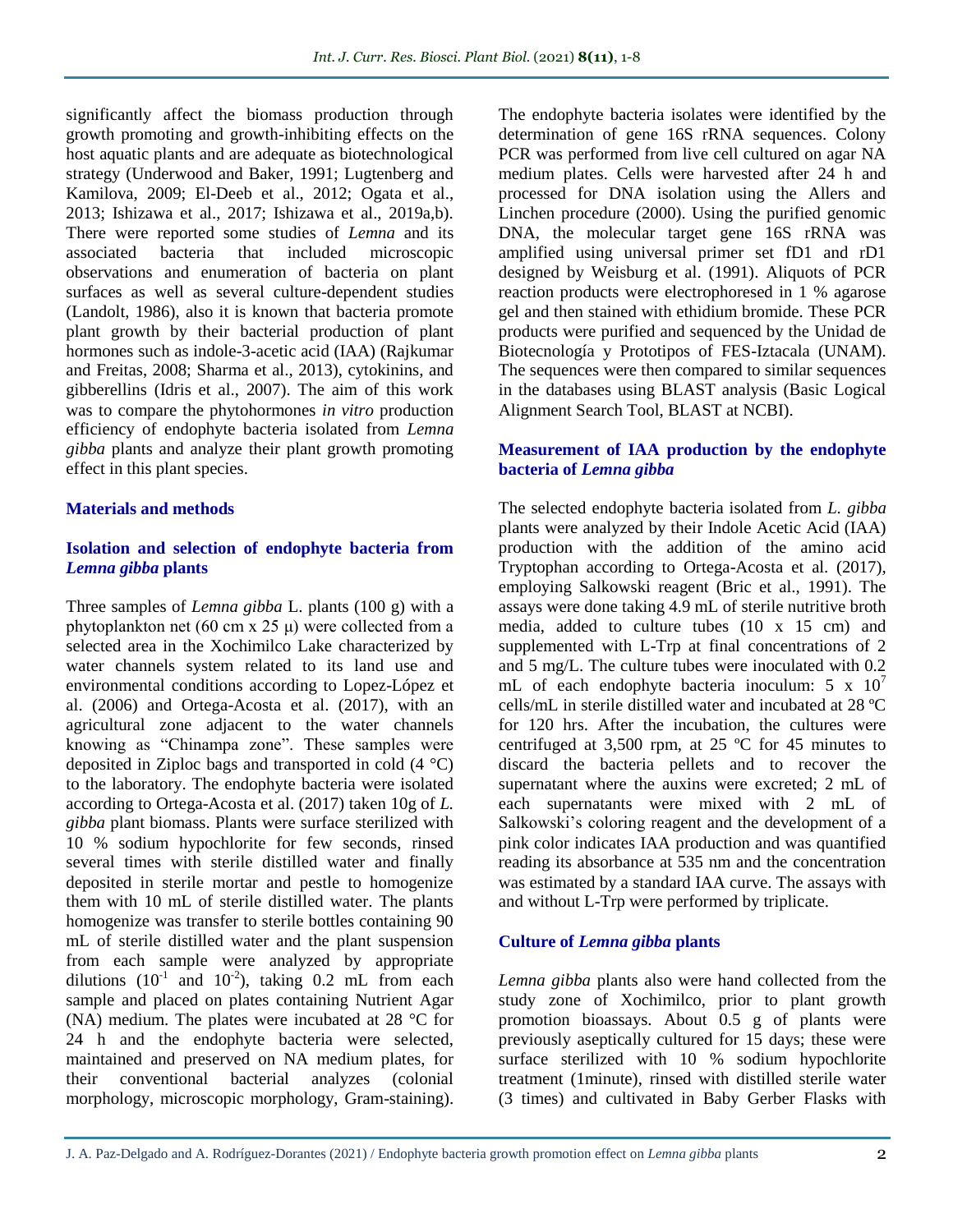Magenta B-caps (Sigma-Aldrich), containing 50 mL of mineral medium diluted 1:4 contained: 0.20M NH<sub>4</sub>H<sub>2</sub>PO<sub>4</sub>, 0.50M NH<sub>4</sub>NO<sub>3</sub>, 1.15M Ca(NO<sub>3</sub>)<sub>2</sub>, 0.26M  $CaCl<sub>2</sub>$ , 0.20M  $MgCl<sub>2</sub>·6H<sub>2</sub>O$ , 0.20M  $Mg(NO<sub>3</sub>)<sub>2</sub>·6H<sub>2</sub>O$ , 0.40M MgSO<sub>4</sub>·7H<sub>2</sub>O, 0.20M KH<sub>2</sub>PO<sub>4</sub>, 1.20M KNO<sub>3</sub>, 0.50M K<sub>2</sub>SO<sub>4</sub>, 0.040M FeCl<sub>3</sub>·6H<sub>2</sub>O, 1.2 x 10<sup>-2</sup>M H<sub>3</sub>BO<sub>3</sub>,  $1.2 \times 10^{-4}$ M CuCl<sub>2</sub>·H<sub>2</sub>O,  $2.3 \times 10^{-3}$ M ZnCl<sub>2</sub>,  $4.4 \times 10^{-4}$ M  $MnCl<sub>2</sub>·4H<sub>2</sub>O$ , 6 x 10<sup>-6</sup>M Na<sub>2</sub>MoO<sub>4</sub>·H<sub>2</sub>O, EDTA and FeSO<sub>4</sub>·7H<sub>2</sub>O, adjusted pH=  $\pm$  6.0, in a growth chamber (28 °C, photoperiod of 16h/8h day/night cycle with a Philips Linear Fluorescent 32-Watt, 5000 °K PLUS T8 Natural light bulb).

### **Effect on** *Lemna gibba* **plants growth with the selected endophyte bacteria**

Bacterial inoculums were obtained by culturing the isolated endophyte strains on plates with NA medium for 48 h at 28 ºC. *Lemna gibba* plants from culture were selected and 10 plants of 1mm diameter per flask were transfer to baby Gerber Flasks and Magenta B-Caps containing 50 mL of 1:4 diluted mineral medium. These were directly inoculated with a calibrate loop (1/1000 cells) of each selected endophyte bacteria in each flask. Experiments: Fb1, Fb2, Fb3, Fb4 and Fb5 and control plants considered as not inoculated; were performed by quintuplicate and maintained under controlled conditions in a growth chamber for 10 days. At the end of the bioassays, plants were harvested, excess water was absorbed in sterile paper towel, and *Lemna gibba* plants images of each experiment were obtained using Kodak Easyshare C713 Zoom Digital Camera. Number of total fronds was counted, total area of plants was measured  $(mm<sup>2</sup>)$  and fresh weight of them was obtained. Finally, the growth promotion by endophyte bacteria on *Lemna gibba* plants was determined at the end of the bioassays according to Ishizawa *et al.* (2019b) analysis by the Effect of Plant Growth (EPG) as follows: EPG =  $100 \times (FNb - FNc)$  / FNc. Where: "FNb" is the frond number of endophyte bacteria treated plants and "FNc" is the frond number of endophyte bacteria free control plants.

#### **Statistical analysis**

All data obtained were analyzed by one-way analysis of variance and the mean differences were compared applying a Tukey-Kramer Method using the statistics program Graph Pad Instat Ver. 2.03. Principal Component Analysis (PCA) was done with matrix data set of all the experimental conditions of bioassays at 10

days; employing the Pearson correlation with PAST (Paleontological Statistics Software Package) Ver. 2.17b.

#### **Results and discussion**

# **Endophyte bacteria from** *Lemna gibba* **plants: identification and their IAA production**

The five isolated endophyte bacteria from *L. gibba*  plants identified based on its 16S rDNA sequence homology analysis belonging to *Bacillus* genera and named: *Bacillus* sp. strain Fb1, *Bacillus* sp. strain Fb2, *Bacillus* sp. strain Fb3, *Bacillus* sp. strain Fb4 and *Bacillus* sp. strain Fb5. The isolated endophyte bacteria were screened for their ability to produce plant growth regulator the IAA, recording without and with different concentrations of tryptophan  $(0, 2 \text{ and } 5 \text{ mg/L})$  as inducer and precursor of IAA (Fig. 1a). The IAA quantified as basal and inherent production without the addition of the amino acid showed that in the endophytes bacteria: *Bacillus* sp. strain Fb1, *Bacillus* sp. strain Fb3 and *Bacillus* sp. strain Fb5, were considered as higher producers  $(24.21, 25.44$  and  $30.8 \text{ µg/mL}$ , respectively). The increase of IAA production by the isolates as the concentration of Trp increased, was present only in *Bacillus* sp. strain Fb2. *Bacillus* sp. strain Fb1 and *Bacillus* sp. strain Fb3, showed the same tendency to increase their IAA production at 2 mg/L Trp concentration; with a decrease at 5 mg/L Trp concentration. Also *Bacillus* sp. strain Fb4 and *Bacillus* sp. strain Fb5 increased their IAA production with the highest Trp concentration. Even there was a less IAA production by *Bacillus* sp. strain Fb2, all of the endophyte bacteria according to Khalid et al. (2004) classification were considered as higher producers between 23 and 30.8 μg/mL. The total IAA production taking all the experimental conditions showed the next order of the isolated endophyte bacteria production: Fb5  $(82.77 \text{ µg/mL}) >$  Fb1  $(77.14 \text{ µg/mL}) >$  Fb3  $(76.89$  $\mu$ g/mL) > Fb2 (69.03  $\mu$ g/mL) > Fb4 (66.7  $\mu$ g/mL).

# **Biossays of** *Lemna gibba* **and the effect of endophyte bacteria inoculation**

The effect of endophyte bacteria inoculation of *Lemna gibba* plants showed at first sign an increase in fronds growth compared to the control plants. Fig. 2 shows evident differences between control plants (1.8+2.1  $mm<sup>2</sup>$ ) and inoculated plants regarding to the area reported from each frond at initial time (0 days) and final time (10 days), with the next order: *Bacillus* sp.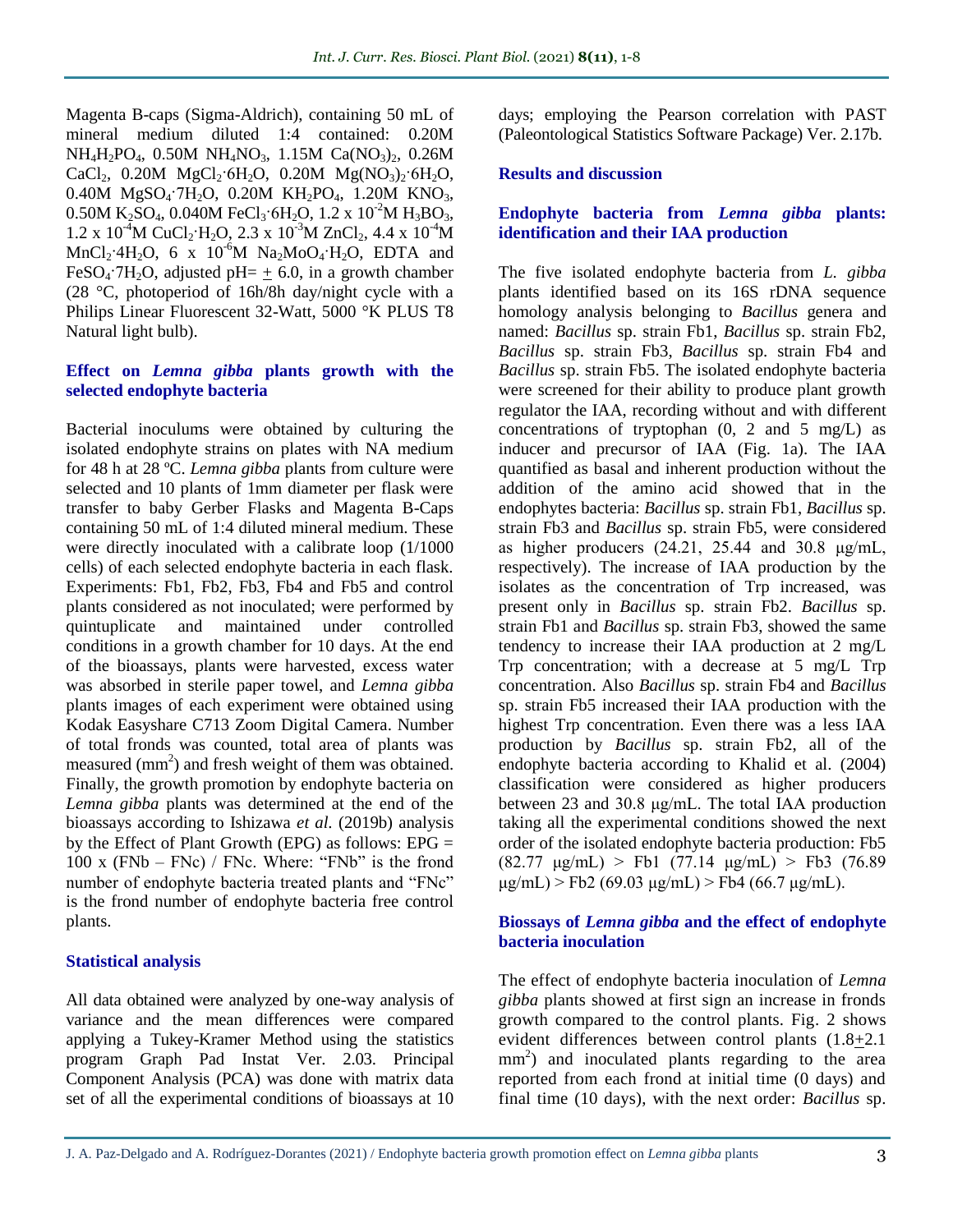strain Fb5 (6.09 + 5.19 mm<sup>2</sup>), *Bacillus* sp. strain Fb2  $(5.73 \pm 5.2 \text{ mm}^2)$ , *Bacillus* sp. strain Fb1  $(5.72 \pm 6.6 \text{ mm}^2)$ mm<sup>2</sup>), *Bacillus* sp. strain  $\overline{F}b4$  (5.56 $\pm$ 6.4 mm<sup>2</sup>) and *Bacillus* sp. strain Fb3  $(5.15 \pm 4.3 \text{ mm}^2)$  without statistical difference ( $p \leq 0.05$ ). The effect of plant growth (EPG) was determined and clear calculation of it showed the effect of endophyte bacteria inoculum added to the culture of *Lemna gibba* plants (Fig. 1b). It is important to note here that according to the size of the inoculum of a single strain the response may varied and

the rationale for this note is that an adequate inoculum density probably shows more IAA concentration available to the plant as some authors reported (Loper and Schroth, 1986; Harari et al., 1988; Selvadurai et al., 1991; Evans et al., 1994; Sawar and Kremmer, 1995; Xie et al., 1996). The results of the EPG obtained from the five endophyte bacteria were: *Bacillus* sp. strain Fb2 (69.08 %) > *Bacillus* sp. strain Fb4 and *Bacillus* sp. strain Fb5 (54.54 %) > *Bacillus* sp. strain Fb1 (49.08 %) > *Bacillus* sp. strain Fb3 (39.99 %).



**Fig 1:** Endophyte bacteria and *Lemna gibba* plants response: **1a)** IAA production of the endophyte bacteria isolated (values are mean values + SD from three replicates; without significant difference between experiments:  $p \le 0.001$ ; **1b**) promotion effect on *Lemna gibba* plants growth (EPG) (values are mean values + SD from five replicates; without significant difference between experiments:  $p \leq 0.001$ ).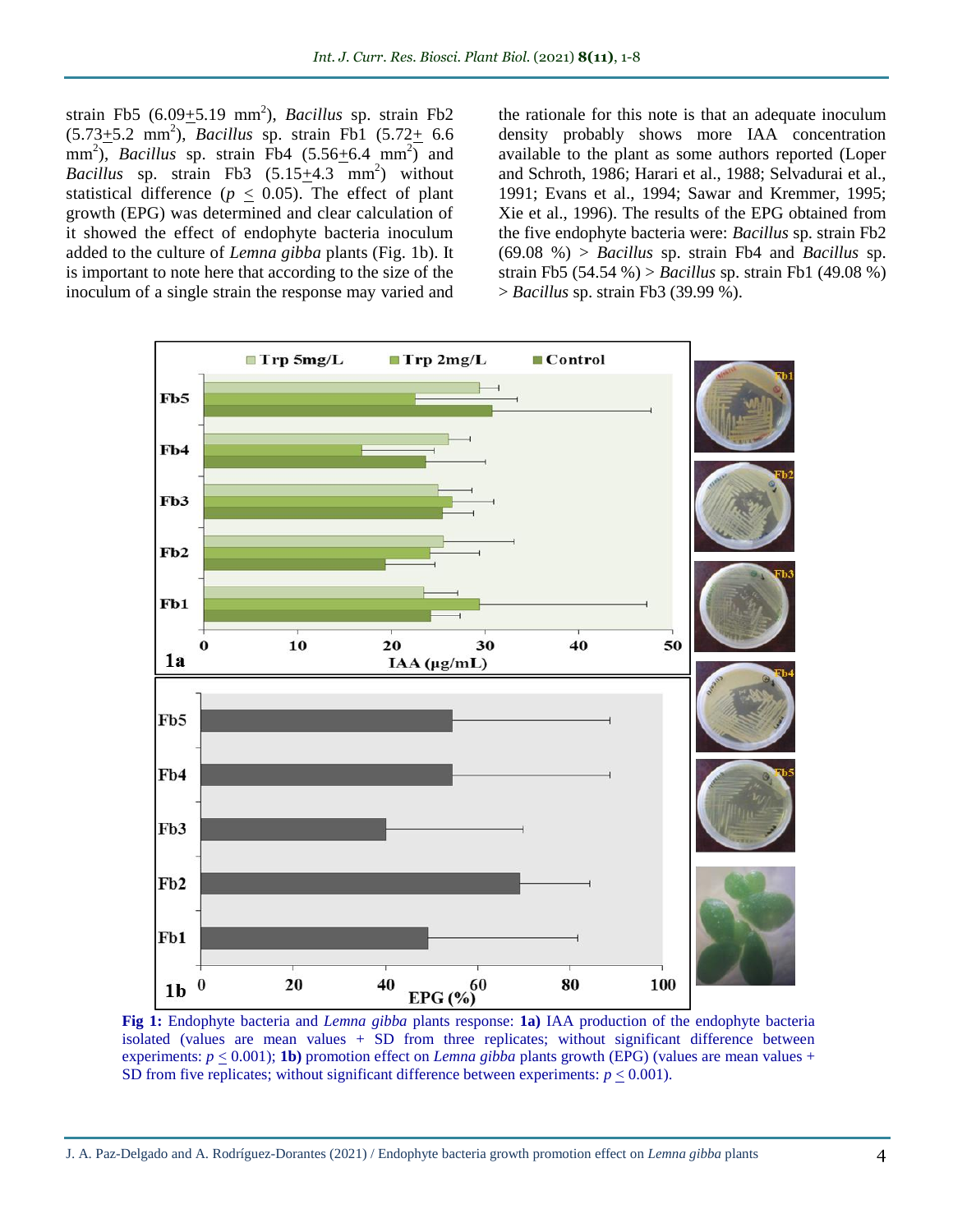

**Fig 2:** *Lemna gibba* growth variations based on fronds areas inoculated with: **2a)** *Bacillus* sp. strain Fb1; **2b)** *Bacillus* sp. strain Fb2; **2c)** *Bacillus* sp. strain Fb3; **2d)** *Bacillus* sp. strain Fb4; **2e)** *Bacillus* sp. strain Fb5 (values are mean values + SD from thirty replicates; without significant difference between experiments:  $p \leq 0.001$ ).

Even it was between 40 to 70 % of the effect on *Lemna gibba* plants growth (without statistical difference, *p* < 0.05), a suitable promoting activity by the endophyte bacteria tested was obtained, and could be associated with their IAA production. It is important to mention here as Glick et al. (1995) and Ishizawa et al. (2017) noted that promotion of growth is one of the major functional markers of useful plant growth-promoting bacteria. Idris et al. (2004) reported that *Bacillus amyloliquefaciens* FZB42 showed a close correlation between plant growth promotion and auxin production

in *Lemna minor* and the presence of tryptophan-like compounds induced the IAA synthesis in the endophyte bacteria that could be associated to the plants surface and colonize them. In this study, the Trp release by *Lemna gibba* plants could induce the association between them and selected endophyte bacteria.

Fig. 3 shows as a complement a principal component analysis (PCA) where Component 1 correlation values (95.65 %) indicates at first sign a particular positive association regarding only to IAA production and endophyte bacteria, between *Bacillus* sp. strain Fb4 and *Bacillus* sp. strain Fb5 with Basal (Control) and 5 m/L Trp conditions. Secondly; a particular relationship between total fronds number, *Bacillus* sp. strain Fb1, *Bacillus* sp. strain Fb2, *Bacillus* sp. strain Fb3 and IAA production in 2 mg/L Trp presence, where the highest average number of fronds were obtained at 10 days in the experimental conditions inoculated with *Bacillus* sp. strain Fb2 (19 fronds) followed by *Bacillus* sp. strain Fb1 (17 fronds) and *Bacillus* sp. strain Fb3 (15 fronds). These strains produced the highest IAA concentrations in presence of Trp 2 mg/L: Fb1 (29.43 μg/mL), Fb3 (26.5 μg/mL) and Fb2 (24.13 μg/mL). No association was obtained between *Lemna gibba* plants parameter tested: fresh weight, growth differences and frond areas at initial time (0 days) and final time (10 days) and endophyte bacteria tested (Component 2 correlation values: 2.93 %).

Matsuzawa et al. (2010); Yamaga et al. (2010); Xie et al. (2015); Quisehuatl-Tepexicuapan (2016) and Ishizawa et al. (2019b); reported a series of experiments performed to analyze the colonization dynamics of *Lemna minor* by three selected bacteria: *Aeromonas magnusonii* H3 and M3, and *A. excentricus*  M6; strains isolated from the phytosphere of this plant species, where the growth-promoting effect of *A. ursingii* H3 was observed. Idris et al. (2007) reported that IAA-producing *Bacillus amyloliquefaciens*  promotes the growth of *L. minor*. Even there has been reported not only by these authors, but also by Wang et al. (2014) and Ishizawa et al. (2019b), the frond area can properly estimate the gain biomass at small experimental conditions and changes in frond size could be an appropriated growth parameters. In this work, the EPG calculated by the fronds number produced and analyzed as indicator of the growth promoting action by the selected endophyte bacteria tested, was recommendable.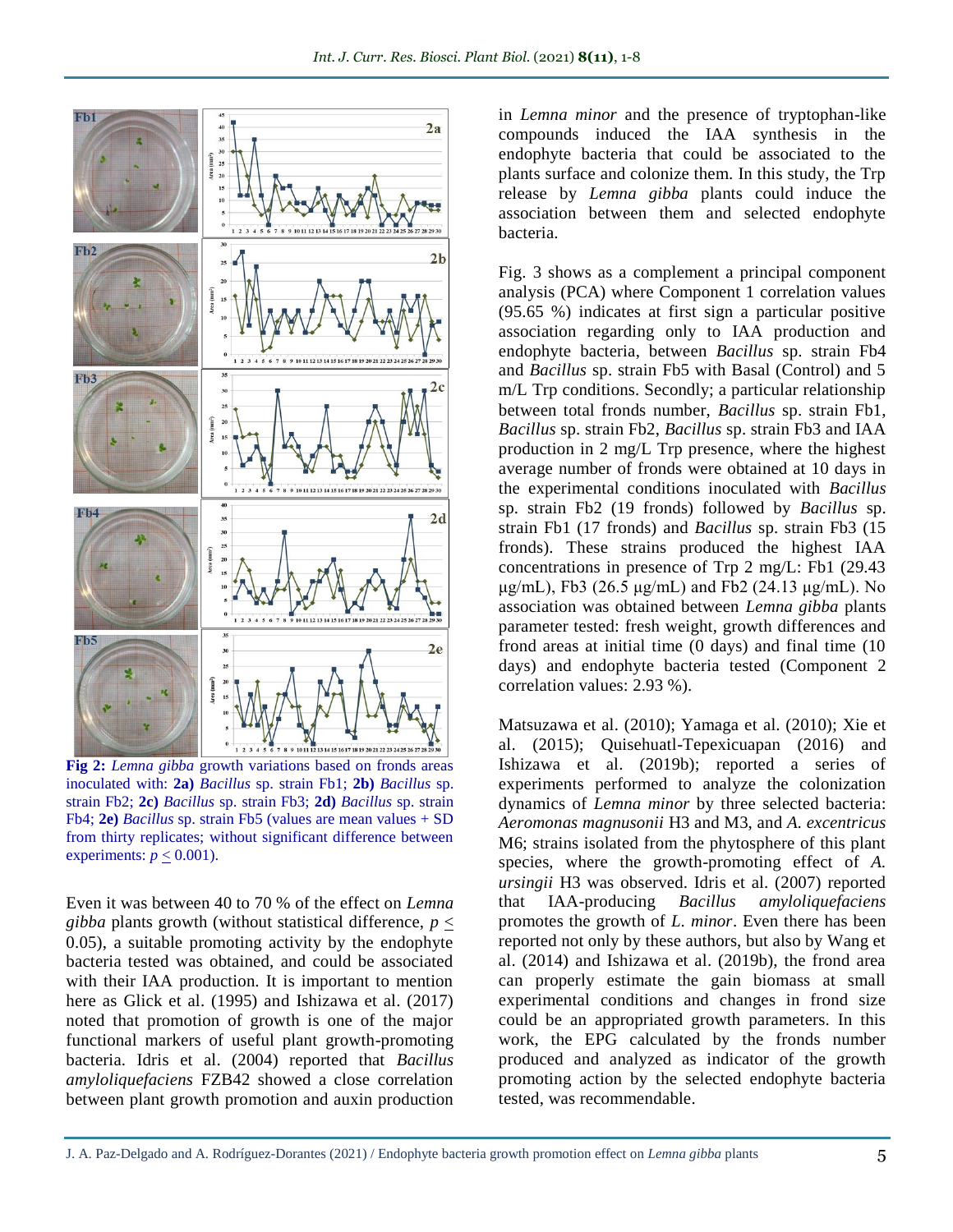

Component 1 (95.69%)

**Fig. 3:** Principal component analysis grouping the *Lemna gibba* all data set of experimental conditions from bioassays at 10 days and endophyte bacteria IAA production.

#### **Conclusions**

This work contributes to the knowledge of the phytobacteria diversity in aquatic plants, particularly in Lemnaceae species, here the five endophyte bacteria were characterized as higher IAA producers and promoted the growth of *Lemna gibba* plants, suggesting these *Bacillus* strains as biostimulants in plant-microbe biossays.

#### **Conflict of interest statement**

Authors declare that they have no conflict of interest.

#### **Acknowledgement**

Authors are grateful to the Research Projects SIP-IPN: 20131494 and SIP-20151927, of the Secretaría de Investigación y Posgrado del Instituto Politécnico Nacional, for providing the facilities to carry out this work and also wish to thank for the fellowships from Comisión de Operación y Fomento de Actividades Académicas (COFAA, I.P.N.), EDI (Estímulo al Desempeño de los Investigadores, I.P.N.) and SNI-CONACYT.

#### **References**

Allers, T., Lichen, M., 2000. A method for preparing genomic DNA that restrains branch migration of Holiday junctions. Nucl. Aci. Res., 28: 26-36.

- Appenroth, K.J., Ziegler, P., Sree, K.S., 2016. Duckweed as a model organism for investigating plant microbe interactions in an aquatic environment and its applications. Endocytobiosis Cell Res., 27: 94-106.
- Appenroth, K.J., Sree, K.S., Böhm, V., Hammann, S., Vetter, W., Leiterer, M., Jahreis, G., 2017. Nutritional value of duckweeds (Lemnaceae) as human food. Food Chem., 217: 266-273.
- Berg, G., Rybakova, D., Grube, M., Köberl, M., 2016. The plant microbiome explored: implications for experimental botany. J. Exp. Bot., 67: 995-1002.
- Bric, J.M., Bostock, R.M., Silversone, S.E., 1991. Rapid in situ assay for indole acetic acid production by bacteria immobilization on a nitrocellulose membrane. Appl. Environ. Microbiol., 57: 535-538.
- Chang, C., Bowman, J.L., Meyerowitz, E.M., 2016. Field guide to plant model systems. Cell., 167: 325- 339.
- El-Deeb, B., Gherbawy, Y., Hassan, S., 2012. Molecular characterization of endophytic bacteria from metal hyperaccumulator aquatic plant (*Eichhornia crassipes*) and its role in heavy metal removal. Geomicrobiol. J., 29: 906-915.
- Evans, M.L., Ishikawa, H., Estelle, M.A., 1994. Responses of *Arabidopsis* roots to auxin studied with high temporal resolution: comparison of wild type and auxin-response mutants. Planta, 194: 215-222.
- Glick, B.R., Karaturovic, D.M., Newell, P.C., 1995. A novel procedure for rapid isolation of plant growth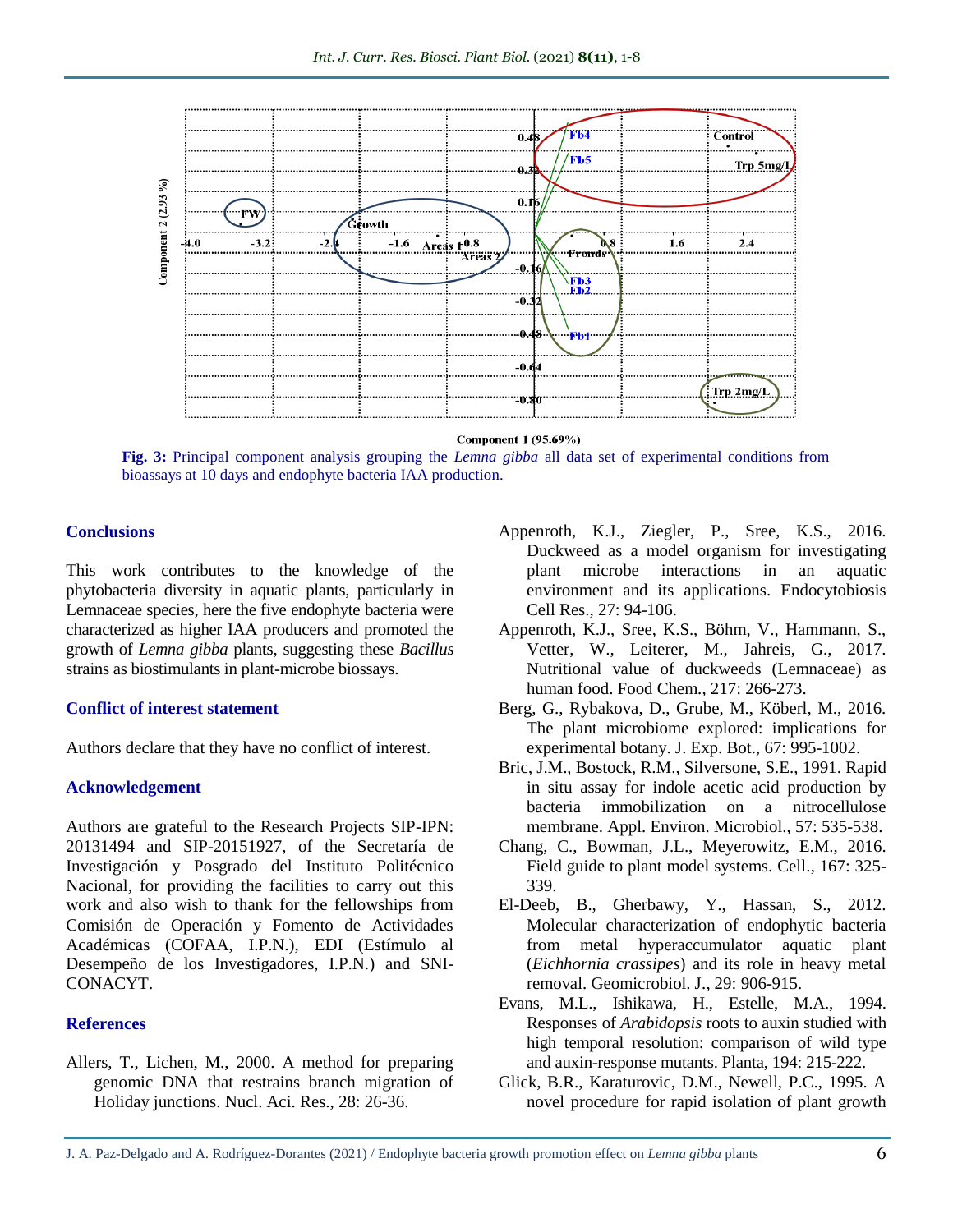promoting pseudomonads. Can. J. Microbiol., 41: 533-536.

- Harari, A., Kige, J., Okon, Y., 1988. Involvement of IAA in the interaction between *Azospirillum brasilense* and *Panicum miliaceum* roots. Plant Soil, 110: 275-282.
- Hasan M.R., Chakrabarti, R., 2009. Use of algae and aquatic macrophytes as feed in small-scale aquaculture: a review. FAO Fisheries and Aquaculture Technical Paper. No. 531. Rome, FAO. 2009. 123p.
- Idris, E.E.S., Bochow, H., Ross, H., Borriss, R., 2004. Use of *Bacillus subtilis* as biocontrol agent. VI. Phytohormone like action of culture filtrates prepared from plant growth-promoting *Bacillus amyloliquefaciens* FZB24, FZB42, FZB45 and *Bacillus subtilis* FZB37. J. Plant Dis. Prot., 111: 583-597.
- Idris, E.E.S., Iglesias, D.J., Talon, M., Borriss, R., 2007. Tryptophan-dependent production of Indole-3- Acetic Acid (IAA) affects level of plant growth promotion by *Bacillus amyloliquefaciens* FZB42. Mol. Plant Microbe., 20: 619-626.
- Ishizawa, H., Kuroda, M., Morikawa, M., Ike, M., 2017. Evaluation of environmental bacterial communities as a factor affecting the growth of duckweed *Lemna minor*. Biotechnol. Biofuels, 10: 62.
- Ishizawa, H., Tada, M., Kuroda, M., Inoue, D., Ike, M., 2019a. Performance of plant growth-promoting bacterium of duckweed under different kinds of abiotic stress factors. Biocatal. Agric. Biotechnol., 19: 101146.
- Ishizawa, H., Kuroda, M., Inoue, K., Inoue, D., Morikawa, M., Ike, M., 2019b. Colonization and competition dynamics of plant growthpromoting/inhibiting bacteria in the phytosphere of the duckweed *Lemna minor*. Microb. Ecol., 77: 440-450.
- Khalid, A., Arshad, M., Zahir, Z.A., 2004. Screening plant-growth-promoting rhizobacteria for improving growth and yield of wheat. J. Appl. Microbiol., 96: 473-480.
- Landolt, E. 1986. The family of Lemnaceae a monographic study, Vol. 1. Veröffentlichungen des Geobotanischen Institutes der ETH. Stiftung Rübel, Zürich, Switzerland.
- Leng, R., 1999. Duckweed: a tiny aquatic plant with enormous potential for agriculture and environment. Agris. FAO.org
- Loper, J.E., Schroth, M.N., 1986. Influence of bacterial sources of indole-3-acetic acid on root elongation of

sugar beet. Phytopathology, 76: 386-389.

- López-López, E., Sedeño-Díaz, J.E., Favari-Perozzi, L., 2006. Lipid peroxidation and acetylcholinesterase activity as biomarkers in the black sailfui goodeid, *Girardinichthys viviparous* (Bustamante) exposed to water from Lake Xochimilco (Mexico). Aquat. Ecosyst. Health, 9: 379-385.
- Lugtenberg, B., Kamilova, F. 2009. Plant-growthpromoting rhizobacteria. Annu. Rev. Microbiol., 63: 541-556.
- Martin, C.D., Gerald, A.M., 1994. Nutrient reduction in an in-series constructed wetland system treating landfill leachate. Water Sci. Technol., 29: 267-272.
- Matsuzawa, H., Tanaka,Y., Tamaki, H., Kamagata, Y., Mori, K., 2010. Culture-dependent and independent analyses of the microbial communities inhabiting the giant duckweed (*Spirodela polyrrhiza*) rhizoplane and isolation of a variety of rarely cultivated organisms within the phylum *Verrucomicrobia*. Microbes Environ., 25: 302-308.
- Megateli, S., Semsari, S., Couderchet, M., 2009. Toxicity and removal of heavy metals (cadmium, copper, and zinc) by *Lemna gibba*. Ecotoxicol. Environ. Saf., 72: 1774-1780.
- Ogata, Y., Goda, S., Toyama, T., Sei, K., Ike, M., 2013. The 4-*tert*-butylphenol-utilizing bacterium *Sphingobium fuliginis* OMI can degrade bisphenols via phenolic ring hydroxylation and *meta*-cleavage pathway. Environ. Sci. Technol., 47: 1017-1023.
- Okada, M., Muranaka, T., Ito, S., Oyama, T., 2017. Synchrony of plant celular circadian clocks with heterogeneous properties under light/dark cycles. Sci. Rep., 7: 317.
- Ortega-Acosta, O., López-López, E., Rodríguez-Tovar, A.V., Guerrero-Zúñiga, L.A., Rodríguez-Dorantes, A.M., 2017. Isolated phytobacteria producing indole acetic acid from *Lemna gibba* plants and their ecological role in a water channel of chinampera zone of Lake Xochimilco, Mexico. Hidrobiológica, 27: 153-161.
- Quisehuatl-Tepexicuapan, E., Ferrera-Cerrato, R., Silva-Rojas, H.V., Rodriguez-Zaragoza, S., Alarcón, A., Almaraz-Suárez, J.J., 2016. Free-living culturable bacteria and protozoa from the rhizoplanes of three floating aquatic plant species. Plant Biosyst., 150: 855-865.
- Rajkumar, M., Freitas, H., 2008. Effects of inoculation of plant-growth promoting bacteria on Ni uptake by Indian mustard. Bioresour.Technol., 99: 3491-3498.
- Sawar, M., Kremmer, R.J., 1995. Enhanced suppression